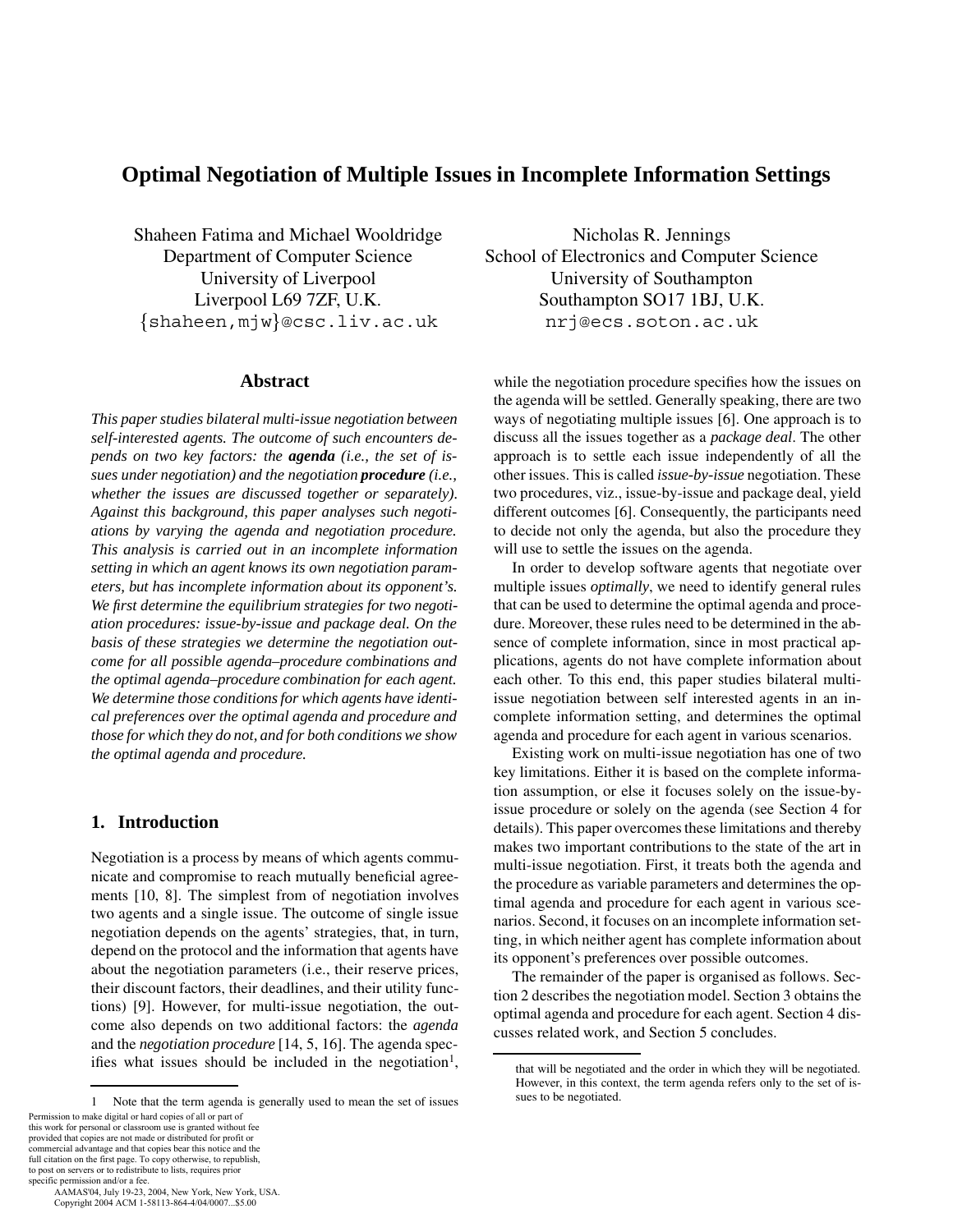## **2. The negotiation model**

Let *a* denote the buyer and  $\bar{a}$  denote the seller (i.e., *a*'s opponent). We use the term *information state* to refer to the information that an agent has about the negotiation parameters. Agent *a*'s ( $\bar{a}$ 's) information state is denoted  $\mathcal{I}^a$  ( $\mathcal{I}^{\bar{a}}$ ). <sup>[1]</sup> For our analysis, we consider the case where each agent has complete information about its own parameters but has incomplete information about its opponent's. This is defined more precisely in the following subsections.

#### **2.1. Single issue negotiation**

Consider two agents negotiating over a single issue  $(A)$  that represents, say, the price of an object. Let  $T^a$  denote agent a's deadline by when it must have completed its negotiation. Also, let  $\delta^a$  (that lies in the interval  $(0, 1]$ ) denote the factor by which its utility gets discounted over time and  $R_A^a$ denote its reserve value. The deadline, discount factor, and reserve price for agent  $\bar{a}$  are denoted  $T^{\bar{a}}$  ,  $\delta^{\bar{a}}$  , and  $R^{\bar{a}}$  respectively. Agents' utilities at price  $p$  and at time  $t$ , are defined as follows:

$$
U_A^a(p,t) = \begin{cases} (R^a - p)(\delta^a)^t & \text{if } t \le T^a \\ 0 & \text{if } t > T^a \end{cases}
$$

$$
U_A^{\bar{a}}(p,t) = \begin{cases} (p - R^{\bar{a}})(\delta^{\bar{a}})^t & \text{if } t \le T^{\bar{a}} \\ 0 & \text{if } t > T^{\bar{a}} \end{cases}
$$

An outcome is *individual rational* if it gives an agent a utility that is no less than its utility from the conflict outcome. Let  $U_{max}^a$  ( $U_{max}^{\bar{a}}$ ) denote the maximum possible utility that agent  $a(\bar{a})$  can get from an outcome that is individual rational to both agents. Agent a gets  $U_{max}^a$  for  $p = RP^a$  and  $t = 0$ . Analogously,  $\bar{a}$  gets  $U_{max}^{\bar{a}}$  for  $p = RP^a$  and  $t = 0$ .  $\delta^a$ 

Assume that the agents use Rubinstein's alternating offers protocol [9]. At the beginning of negotiation, an agent makes an offer that gives it a high utility and then yields utility to its opponent by making offers that give it successively lower utility as negotiation progresses. This decrease is due to the competitive nature of the encounter and the fact that agents need to offer deals that are more likely to be accepted by their opponent if they are to come to an agreement. The generation of offers, i.e., how much an agent yields<sup>2</sup> depends on the negotiation parameters. Exactly which of the three actions (viz., accept, quit, or counter-offer) an agent takes and how it generates offers is defined by the agent's strategy.

An agent defines its strategy on the basis of the information it has about its opponent. For our analysis, we consider the case where each agent knows its own parameters, but has incomplete information about its opponent's. The

Permission to make digital or hard copies of all or part of this work for personal or classroom use is granted without fee provided that copies are not made or distributed for profit or commercial advantage and that copies bear this notice and the full citation on the first page. To copy otherwise, to republish, to post on servers or to redistribute to lists, requires prior specific permission and/or a fee.

 AAMAS'04, July 19-23, 2004, New York, New York, USA. Copyright 2004 ACM 1-58113-864-4/04/0007...\$5.00

agents' information states are defined as follows:

$$
\mathcal{I}^a = \langle RP^a, T^a, \delta^a, U^a, RP^{\bar{a}}\rangle
$$
  

$$
\mathcal{I}^{\bar{a}} = \langle RP^{\bar{a}}, T^{\bar{a}}, \delta^{\bar{a}}, U^{\bar{a}}, RP^a\rangle
$$

Thus each agent knows its opponent's reserve price but does not know its opponent's deadline, discount factor, and utility function.

Agent *a*'s strategy (denoted  $\sigma^a$ ) is a mapping from the history of negotiation and agent  $a$ 's information state to the action that it takes at time period  $t$  during negotiation. Thus action,  $A_t^a$ , that agent *a* takes at time *t* is defined as:

$$
\sigma^{a}(h_t, \mathcal{I}^a, t) = \begin{cases} \text{ Quit if } t > T^a \\ \text{Accept if } U_A^a(x_t^{\bar{a}}, t) \ge U_A^a(x_{t+1}^a, t+1) \\ \text{offer } x_{t+1}^a \text{ at } t+1 \text{ otherwise} \end{cases}
$$

where  $h_t$  is the history of negotiation and is a sequence of the form  $x_1^a, x_2^{\overline{a}}, x_3^a, \ldots, x_t^{\overline{a}}$ , where  $x_t^a$  is the offer made by agent *a* at time *t*. Action  $A_t^{\bar{a}}$  is defined analogously.

Let  $\sigma_e^a \times \sigma_e^{\bar{a}}$  denote the equilibrium<sup>3</sup> strategy profile. Let  $x_t^a$  denote the offer that agent a makes at time t in equilibrium (note that we use the upright boldface font for offers that are made at equilibrium). On the basis of  $\sigma_e^a$  we define agent *a*'s *yield-factor*,  $y_t^a$ , at time *t* as:

$$
y_t^a = \frac{U_{max}^a - U^a(\mathbf{x}_t^a, t)}{U_{max}^a}
$$
 (1)

where  $U_{max}^{a}$  is agent a's maximum possible utility. The yield factor for  $\bar{a}$  is defined analogously.

#### **2.2. Multi-issue negotiation**

Consider the case where there are two issues  $(A \text{ and } B)$ . Let  $\delta^a$  denote agent a's discount factor for both issues and T its deadline for completing negotiation on both issues. Similarly, agent  $\bar{a}$ 's deadline and discount factor are denoted as  $T^{\bar{a}}$  and  $\delta^{\bar{a}}$  respectively. The reserve prices for issue A and issue B are denoted as  $RP_A^a$  and  $RP_B^a$  for agent a, and  $RP_A^{\overline{a}}$ and  $RP_R^{\overline{a}}$  for agent  $\overline{a}$ . An agent's utility for agenda  $\{A, B\}$ is the sum of its utilities from issue  $A$  and issue  $B$ . Agents' information states are defined as follows:

$$
\mathcal{I}^a = \langle RP_A^a, RP_B^a, T^a, \delta^a, U^a, RP_A^{\bar{a}}, RP_B^{\bar{a}}\rangle
$$
  

$$
\mathcal{I}^{\bar{a}} = \langle RP_A^{\bar{a}}, RP_B^{\bar{a}}, T^{\bar{a}}, \delta^{\bar{a}}, U^{\bar{a}}, RP_A^a, RP_B^a\rangle
$$

**Definition 1** An agenda, A, is a set of issues that are in*cluded for negotiation. A negotiation procedure specifies how the set of issues on the agenda will be negotiated (i.e., if the issues will be negotiated one-by-one or whether all issues will be negotiated together as a package deal).*

<sup>2</sup> See [2] for details on the different ways of yielding.

<sup>3</sup> A number of game-theoretic models determine the equilibrium for the alternating offers protocol with different information states for incomplete information settings (see [12, 13] for details).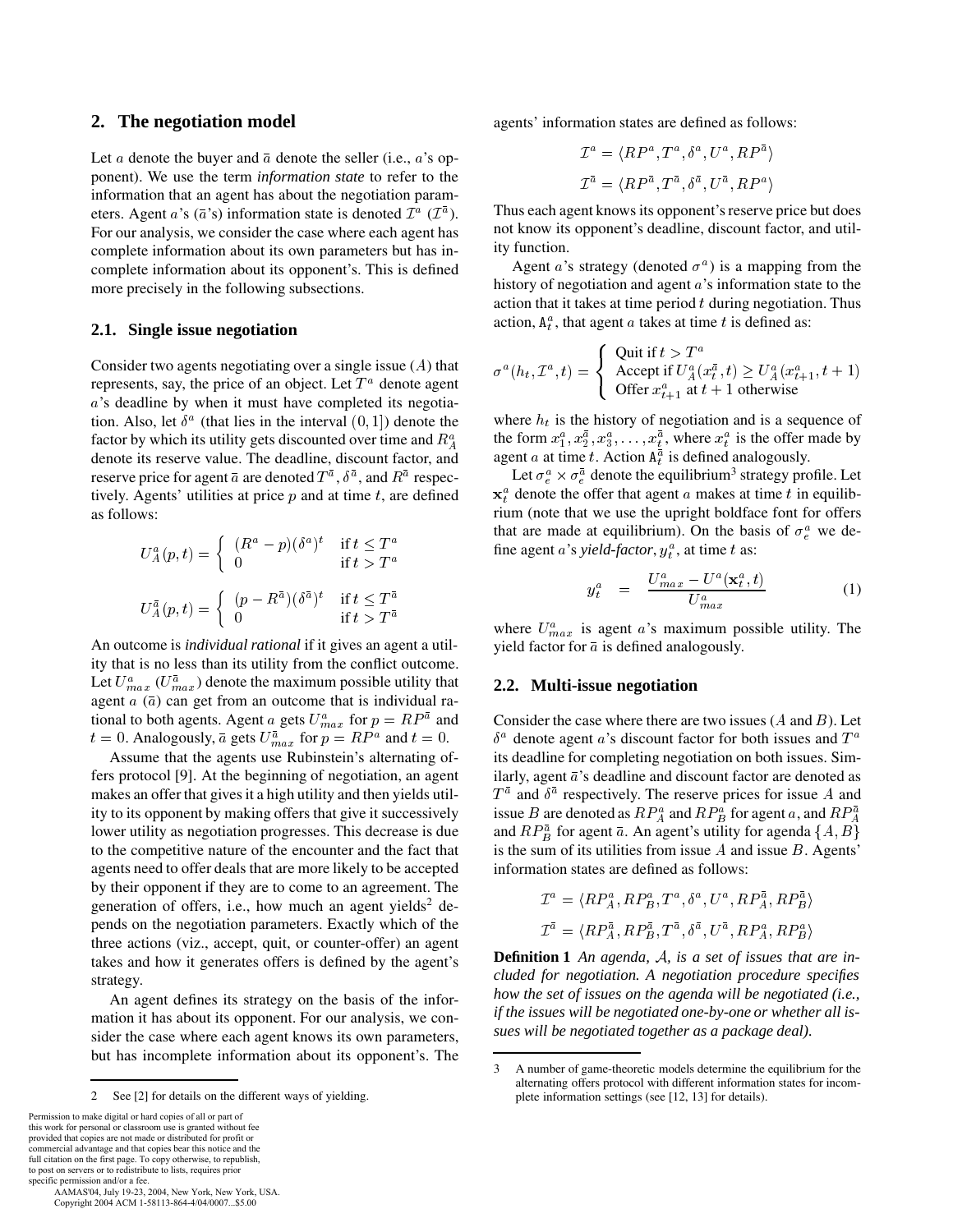Multi-issue negotiation can be performed using two procedures: *package deal* or *issue-by-issue* (as discussed in Section 1). The latter can, in turn, be done using two approaches. First, all issues can be discussed in parallel and independently of each other. We call this *parallel issue-byissue* negotiation. The second approach is to negotiate the issues *sequentially*, one after another. For package deal, an offer includes a value for each issue under negotiation. Thus for two issues an offer is a *pair* of values, one for each issue. Agents are allowed to either accept a complete offer or reject a complete offer. This allows trade-offs to be made between issues. Furthermore, an agreement has to take place either on all the issues or none of them. On the other hand, for issue-by-issue negotiation each issue is dealt with separately and an agreement can take place either on a subset of issues or on all of them. For our present analysis we consider the parallel approach for issue-by-issue negotiation and compare it with the package deal<sup>4</sup>.

Before obtaining the optimal agenda and procedure, we first describe the multi-issue negotiation protocol we use for our study and the agents' strategies. Consider the package deal procedure first. Assume that the agents use the same protocol as for single issue negotiation described in Section 2.1, but instead of making an offer on a single issue, an agent offers a set of pairs (a pair consists of an offer for issue A and issue  $B$ ), all of which give it equal utility. This is because when there is more than one issue, an agent can make trade-offs across issues, resulting in a set of pairs, all of which give it equal utility. As an example, Figure  $1(a)$  illustrates the utility frontiers for two issues: A and B. The segment  $AA'$  is the utility frontier for issue A and imp BB' that for issue B. The utility frontier for agenda  $\{A, B\}$  and is  $A^{\prime\prime}B^{\prime\prime}C^{\prime\prime}D^{\prime\prime}$  (i.e., the sum of all possible utilities from issue  $A$  and issue  $B$ ). For example, the points along  $JK$  (see Figure 1(a)) are pairs of values for issue  $A$  and issue  $B$  that give equal utility to agent  $\bar{a}$  but different utilities to agent a. Out of all possible pairs along  $JK$  the only one that lies on the segment  $A''B''C''$  is K, and this is Pareto-optimal. However, for our incomplete information setting, since an agent does not know its opponent's utility function, it does not know which of the possible pairs along  $JK$  is Paretooptimal. Agent  $\bar{a}$  therefore performs trade-offs<sup>5</sup> across A and  $B$  and offers a set of pairs that correspond to points along  $JK$  instead of a single pair.

**Theorem 1** *For the package deal procedure, agent 's*

Permission to make digital or hard copies of all or part of this work for personal or classroom use is granted without fee provided that copies are not made or distributed for profit or commercial advantage and that copies bear this notice and the full citation on the first page. To copy otherwise, to republish, to post on servers or to redistribute to lists, requires prior

specific permission and/or a fee. AAMAS'04, July 19-23, 2004, New York, New York, USA. Copyright 2004 ACM 1-58113-864-4/04/0007...\$5.00

*equilibrium strategy is as follows:*

$$
\mathbf{A}_{t-1}^a = \begin{cases} \text{Quit if } t-1 > T^a \\ \text{Accept if offer received is better than counter offer} \\ \text{Counter-offer } z_t^a \text{ at } t \text{ otherwise} \end{cases}
$$

where  $z_t^a$  is a set of pairs of the form  $(x_{A t}^a, x_{B t}^a)$  that satisfy *the following constraint,*  $\alpha$ *:* 

$$
U^a_{AB}(x^a_{At},x^a_{At},t) = U^a_{ABmax} - y^a_t \times U^a_{ABmax}
$$

*where*  $U_{ABmax}^a = U_{Amax}^a + U_{Bmax}^a = (RP_A^a + RP_B^a) (RP^{\bar{a}}_A+RP^{\bar{a}}_B)$ .  $U^a_{ABmax}$  is the maximum possible cumula*tive utility agent can get from both issues. The equilibrium strategy for agent is defined analogously.*

**Proof:** Consider agent a. Since a has a single deadline for both issues, it quits if  $t-1 > T^a$ . The second action (i.e., accept) depends on the relative utilities of the offer agent  $\alpha$  receives at time period  $t - 1$  to the counter offer it can send at time  $t$ . If the highest utility from the set of offers it receives is greater than the utility of its counter offer, it accepts. Otherwise it makes its counter offer. We show that, in equilibrium, agent  $a$  counter offers a set of pairs of the form  $(x_{At}^a, x_{Bt}^a)$  that satisfy constraint  $\alpha$ , using proof by contradiction. Agent  $a$ 's utility from such a pair is:

$$
U_{AB}^{a}(x_{At}^{a}, x_{Bt}^{a}, t) = (RP_{A}^{a} - x_{At}^{a} + RP_{B}^{a} - x_{Bt}^{a})(\delta)^{t}
$$
  
= 
$$
(RP_{At}^{a} + RP_{Bt}^{a} - (x_{At}^{a} + x_{Bt}^{a}))(\delta)^{t}
$$

Assume that  $(x_{At}^a, x_{Bt}^a)$  is not an equilibrium offer. This implies that agent  $a$  can improve its utility (from the final outcome) by making a counteroffer at  $t$  that gives it a utility different from  $U_{AB}^a(x_{At}^a, x_{Bt}^a, t)$ . Let  $X_{At}^a, X_{Bt}^a$  denote such a pair. Assume that there is a single issue  $C$  with a reserve price of  $RP_C^a = RP_A^a + RP_B^a$  to agent a and  $RP_{\text{C}}^{\bar{a}} = RP_{\text{A}}^{\bar{a}} + RP_{\text{B}}^{\bar{a}}$  to  $\bar{a}$ . Also assume that the discount factor and deadline for issue C are  $\delta^a$  and  $T^a$  respectively to agent a and  $\delta^{\bar{a}}$  and  $T^{\bar{a}}$  respectively to  $\bar{a}$ . In other words, at time t, the utility from offer  $x_{C_t}^a$  for the single issue C is analogous to the utility from offer  $X^a_{At}$ ,  $X^a_{Bt}$  for issues A and  $B$ . Also, we know from Equation 1 that for single issue negotiation over C, agent a offers  $x_{C_t}^a$  at time t where  $x_{Ct}^a$  gives it a utility of:  $U^a(x_{Ct}^a, t) = U_{Cmax}^a - y_t^a U_{Cmax}^a$ where  $U_{Cmax}^a$  is the maximum possible utility to a from issue  $C$ . We therefore have:

$$
U_{Cmax}^{a} = RP_{C}^{a} - RP_{C}^{\bar{a}}
$$
  
=  $(RP_{A}^{a} + RP_{B}^{a}) - (RP_{A}^{\bar{a}} + RP_{B}^{\bar{a}})$  (2)

Since  $y_t^a$  is the yield factor in equilibrium for single issue negotiation, it is optimal for agent a to offer  $x_{C_t}^a$  at time t for the single issue C. This implies that the offer  $X^a_{At}$ ,  $X^a_{Bt}$ (that corresponds to the offer  $x_{C_t}^a$ ) is in equilibrium only if

<sup>4</sup> Future work will deal with the sequential issue-by-issue approach.

<sup>5</sup> Recall that although an agent does not know its opponent's utility, it knows its own utility function and can therefore perform trade-offs across issues.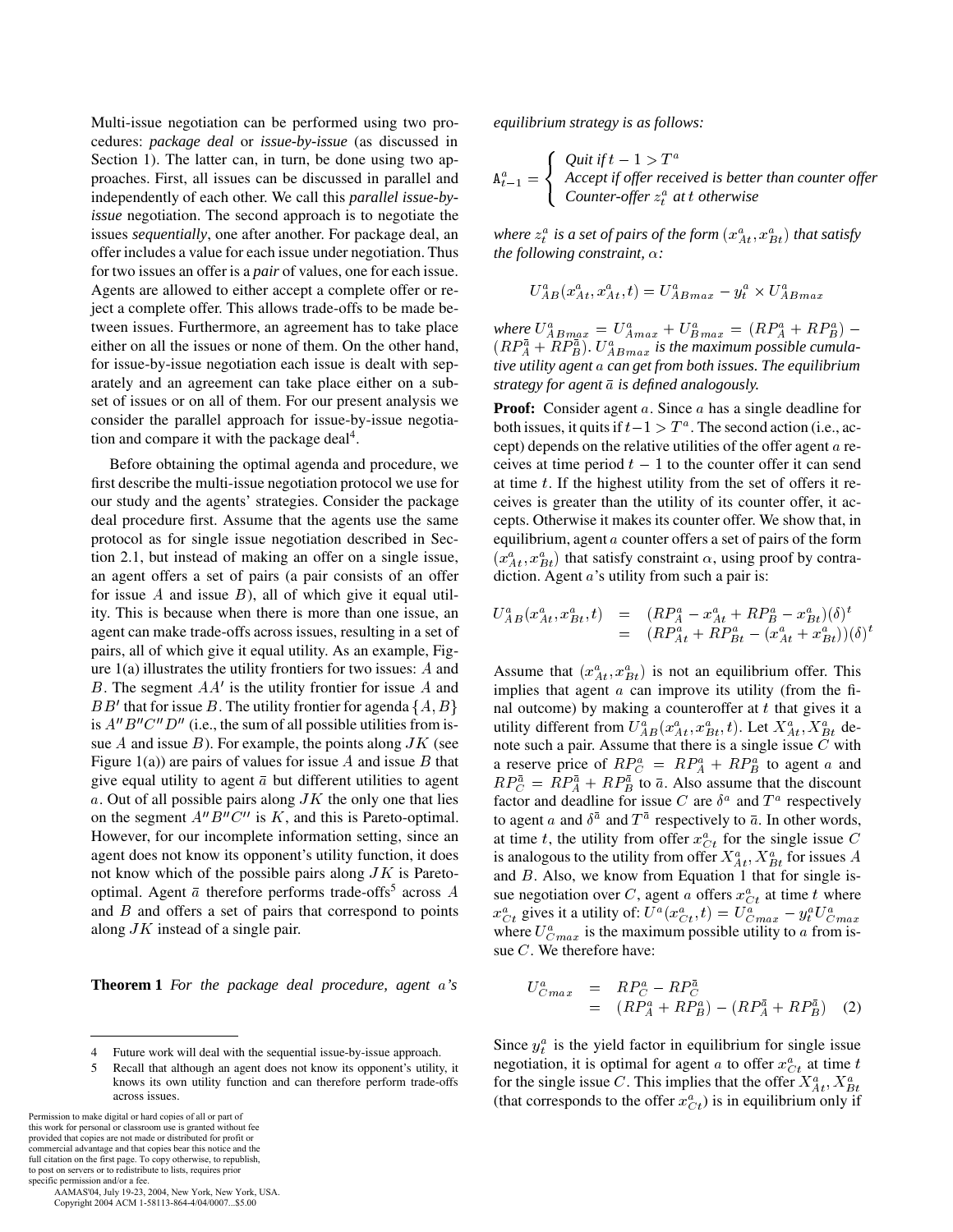$U^a(X^a_{At}, X^a_{Bt}, t) = U^a(x^a_{Ct}, t)$ . We therefore have:

$$
U^{a}(X_{At}^{a}, X_{Bt}^{a}, t) = U^{a}(x_{Ct}^{a}, t)
$$
  
=  $U_{Cmax}^{a} - y_{t}^{a}U_{Cmax}^{a}$   
=  $U_{ABmax}^{a} - y_{t}^{a}U_{ABmax}^{a}$   
=  $U^{a}(x_{At}^{a}, x_{Bt}^{a}, t)$ 

This implies that a pair  $X_{At}^a$ ,  $X_{Bt}^a$ , that results in agreement and gives agent  $a$  a utility greater than its utility from agreement that results from  $x_{At}^a$ ,  $x_{Bt}^a$ , does not exist. All pairs of the form  $x_{At}^a$ ,  $x_{Bt}^a$  that satisfy  $\alpha$  therefore form an equilibrium for package deal. Agent  $\bar{a}$ 's equilibrium strategy can be obtained analogously.  $\square$ 

We now turn to the parallel issue-by-issue procedure. For this procedure, each issue is discussed in parallel using the single issue negotiation protocol described in Section 2.1.

**Theorem 2** *For the parallel issue-by-issue procedure, agent 's equilibrium strategy is defined as follows:*

$$
\mathtt{A}_{t-1}^{a} = \left\{\begin{array}{ll} \textit{Quit if } t-1 > T^{a} \\ \textit{Accept issue A if } U^{a}(x_{A(t-1)}^{a}, t-1) \geq U^{a}(x_{At}^{a}, t) \\ \textit{Accept issue B if } U^{a}(x_{B(t-1)}^{a}, t-1) \geq U^{a}(x_{Bt}^{a}, t) \\ \textit{Counter-offer } x_{At}^{a} \textit{ if } A \textit{ is not agreed} \\ \textit{Counter-offer } x_{Bt}^{a} \textit{ if } B \textit{ is not agreed} \end{array}\right.\right\}.
$$

where  $x_{At}^a$  and  $x_{Bt}^a$  satisfy the following constraints:  $x_{At}^a$  $U^a_{A max} - y^a_t U^a_{A max}$  and  $x^a_{B t} = U^a_{B max} - y^a_t U^a_{B max}$ . Agent *'s equilibrium strategy is defined analogously.*

**Proof:** Unlike package deal, an agent here can accept a part of the offer it receives (i.e., only one of the two issues) or the complete offer (i.e., both issues). Assume that agent  $\bar{a}$  plays its equilibrium strategy but  $a$  deviates and offers  $X_{At}^{a}$  instead of  $x_{At}^{a}$  for issue A. There are two possible relations between the corresponding utilities:  $U^a(X^a_{At}, t)$  $U^a(x_{At}^a, t)$  or  $U^a(X_{At}^a, t) < U^a(x_{At}^a, t)$ . For competitive negotiation, if  $U^a(X^a_{At}, t) > U^a(x^a_{At}, t)$  for agent a, then  $U^{\bar{a}}(X^{\bar{a}}_{At},t) < U^{\bar{a}}(x^{\bar{a}}_{At},t)$  for  $\bar{a}$ . Moreover, since  $\bar{a}$  plays its equilibrium strategy, it is possible that the offer  $\bar{a}$  makes in the next time period gives it a utility higher than  $U^{\bar{a}}(X^{\bar{a}}_{At},t)$ but lower than  $U^{\bar a}(x^{\bar a}_{A t},t)$ . This implies that, at time t,  $\bar a$  rejects the offer  $X_{At}^{\bar{a}}$  but accepts  $x_{At}^{\bar{a}}$ . Furthermore, if t happens to be  $\bar{a}$ 's deadline (that  $a$  does not know) then  $\bar{a}$  quits. Thus, if a offers  $X_{At}^{\bar{a}}$ , negotiation can end in a conflict but would otherwise have resulted in an agreement if  $a$  offered  $x_{At}^{\bar{a}}$ . This gives inferior utility to both agents. Thus it is not optimal for a to offer  $X^{\bar{a}}_{A t}$ .

On the other hand, if  $U^a(X^a_{At}, t) < U^a(x^a_{At}, t)$  for agent a we know that  $U^{\bar a}(X^{\bar a}_{A t},t) > U^{\bar a}(x^{\bar a}_{A t},t)$  for agent  $\bar a$ . Since  $\bar{a}$  follows its equilibrium strategy, it accepts  $U^a(X^a_{At},t)$ , but might otherwise not do so if agent a offered  $x_{At}^a$ . This results in inferior utility to agent  $a$  relative to its equilibrium utility and a superior utility to agent  $\bar{a}$ . It is therefore not optimal for agent *a* to offer  $U^a(X^a_{At}, t)$  in this case either. In

Permission to make digital or hard copies of all or part of this work for personal or classroom use is granted without fee provided that copies are not made or distributed for profit or commercial advantage and that copies bear this notice and the full citation on the first page. To copy otherwise, to republish, to post on servers or to redistribute to lists, requires prior specific permission and/or a fee. AAMAS'04, July 19-23, 2004, New York, New York, USA.

Copyright 2004 ACM 1-58113-864-4/04/0007...\$5.00



Figure 1. Agents' utilities in scenario  $S_1$ .

other words, if agent  $\bar{a}$  follows its equilibrium strategy, then agent a is better off by offering  $x_{At}^a$ . The same argument applies to the offer  $x_{B_t}^a$  for issue B. Agent a therefore offers  $x_{At}^a$  and  $x_{Bt}^a$  for issues A and B in equilibrium. Agent  $\bar{a}$ 's equilibrium strategy are obtained analogously.  $\Box$ 

# **3. Optimal agenda and negotiation procedure**

The negotiation outcome depends on both the agenda and the negotiation procedure. The optimal agenda and procedure are defined as follows.

**Definition 2** An agenda,  $A^a_{\rho}$  ( $A^{\bar{a}}_{\rho}$ ), is agent *a*'s (agent  $\bar{a}$ 's) optimal agenda *if, for either the issue-by-issue or the package deal procedure, it gives the agent the maximum utility between all possible agendas.*

 $s<sub>0</sub>$  scenarios in which negotiation can take place. We then find  $\sum_{n=1}^{10}$  its utility frontier lies in quadrant  $Q_1$ . Each issue under ne-An agent's utility from an agenda depends on the set of possible outcomes that both agents prefer over no deal (i.e., the zone of agreement for the agenda). On the basis of the zone of agreement for individual issues, we first list all possible the optimal agenda, for each agent, for each possible scenario. The zone of agreement indicates outcomes that are *individual rational* to both agents. If agents' utilities are measured along the two axes, an issue has a zone of agreement if gotiation may or may not have a zone of agreement. Thus for two issues we have four possible scenarios:

- $S_1$  Both issues have a zone of agreement.
- $S_2$  Only issue A has a zone of agreement.
- $S_3$  Only issue B has a zone of agreement.
- $S_4$  Neither issue A nor issue B has a zone of agreement.

#### **3.1. Scenario**

In this scenario, the utility frontiers for both issues lie in quadrant  $Q_1$ . Figure 1(a) illustrates an example for this. Note that for the utility frontiers in this figure (and all the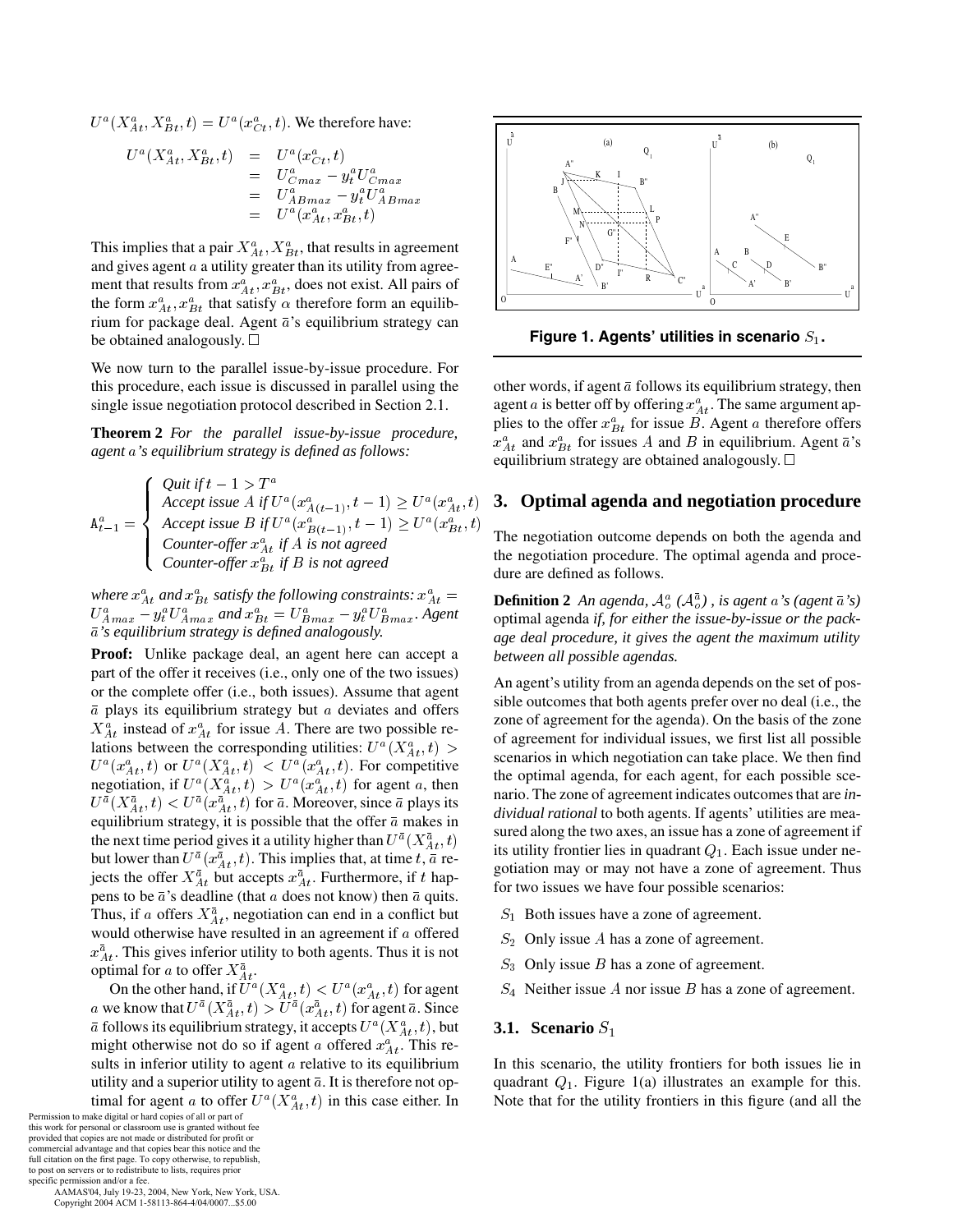



following ones) an increase in one agent's utility marks a decrease in the other agent's utility (i.e., negotiation is competitive). In all the figures, the origin represents the conflict outcome. Segment  $AA'$  represents the utility frontier for issue A and  $BB'$  that for issue B. When both issues are negotiated, the utility frontier is shown as  $A''B''C''D''$  which represents the sum of utilities from issues  $A$  and  $B$ . Since the utility from agreement on each issue is higher than the conflict utility, each agent prefers to reach an agreement on both issues. In other words, when both issues have a zone of agreement, the optimal agenda includes both issues since each agent's cumulative utility from the two issues is greater than its utility from a single issue, irrespective of the negotiation procedure (i.e.,  $\mathcal{A}^a_o = \mathcal{A}^{\bar{a}}_o = \{A, B\}$ ).

When the optimal agenda includes more than one issue, these issues can be negotiated one-by-one or as a package deal (as per Section 2.2). These two procedures can generate different outcomes, and consequently give different utilities to the agents. The one that gives an agent a higher utility is its optimal procedure. For a given agenda, the outcomes generated by the two procedures depend on two factors: the corresponding equilibrium strategies and how the agents value the two issues (i.e., equally or differently). Agent *a* is said to value issue *A* more (less) than  $\bar{a}$  if the increase in  $a$ 's utility for a unit change in its allocation of the surplus for issue  $\vec{A}$  is higher (lower) than the increase in  $\bar{a}$ 's utility for a unit change in  $\bar{a}$ 's allocation for the issue. Let  $\Delta U_A^a$  denote the increase in agent a's utility due to a unit change in its allocation for issue A. Also, let  $\mathcal{C}_A$  de-  $I$ note  $\Delta U_A^a/\Delta U_A^{\bar a}$  . We refer to  ${\cal C}_A$  as the agents' *comparative interest* in issue A. Thus if  $\Delta U_A^a / \Delta U_A^{\bar{a}} > 1$ , agent a values issue  $A$  more than  $\bar{a}$ , and if it equals 1 then the agents value the issue equally. For example, in Figure 1(b),  $(C_A = C_B)$ . by

**Theorem 3** If  $\mathcal{C}_A \neq \mathcal{C}_B$ , each agent's utility from the pack*age deal is no worse than its utility from parallel issue-byissue negotiation. If*  $C_A = C_B$ , package deal and parallel *issue by issue negotiation generate the same outcome.*

**Proof:**  $C_A \neq C_B$ : This situation is depicted in Figure 1(a). Permission to make digital or hard copies of all or part of

this work for personal or classroom use is granted without fee provided that copies are not made or distributed for profit or commercial advantage and that copies bear this notice and the full citation on the first page. To copy otherwise, to republish, to post on servers or to redistribute to lists, requires prior

specific permission and/or a fee. AAMAS'04, July 19-23, 2004, New York, New York, USA. Copyright 2004 ACM 1-58113-864-4/04/0007...\$5.00



**Figure 3. Agents' utilities in scenario .**

The two segments  $AA'$  and  $BB'$  denote agent  $a$ 's and agent  $\overline{a}$ 's utilities for issues A and B respectively. The origin represents the conflict outcome. When the agenda includes both issues, the agents' combined utilities from the two issues lie in the region  $A''B''C''D''$ . Consider parallel issueby-issue negotiation first. We know from Theorem 2 that in the equilibrium for this procedure, the offer agent  $a$  makes at time t is of the form  $(\mathbf{x}_{At}^a, \mathbf{x}_{Bt}^a)$ . For  $\bar{a}$ , it is  $(\mathbf{x}_{At}^{\bar{a}}, \mathbf{x}_{Bt}^{\bar{a}})$ . We also know that  $\mathbf{x}_{At}^a(\mathbf{x}_{At}^{\bar{a}})$  is the offer that  $a(\bar{a})$  would make if only the single issue  $A$  was being negotiated. The equilibrium time of agreement for single issue negotiation (denoted  $t_e$ ) depends on the relation between the agents' deadlines and their discount factors (see [9] for details). Recall that each agent has a single deadline for both issues ( $T^a$ for agent a and  $T^{\bar{a}}$  for  $\bar{a}$ ). Furthermore, each agent has the same discount factor for both issues (i.e.,  $\delta^a$  and  $\delta^{\bar{a}}$ ). Consequently, if the equilibrium time of agreement for single issue negotiation is  $t_e$ , the time of agreement for each issue, for parallel issue-by-issue negotiation is also  $t_e$ . Let  $E''$  and  $F''$  denote the equilibrium outcomes if each issue is negotiated using the single issue protocol of Section 2.1. Then the point  $G''$  shows each agent's cumulative utility from both issues for parallel issue-by-issue negotiation.

Consider package deal, where an agent offers a set of pairs that give it equal utility. Recall that the offer that an agent, say a, makes at time t gives it a utility of  $U^a_{ABmax}$  –  $y_t^a U_{ABmax}^a$ . If at time  $t_e$  it is agent a's turn to make an offer that corresponds to  $G''$ , it offers a set of pairs that lie along  $II''$ , and if it is  $\bar{a}$ 's turn, it offers a set of pairs that lie along *NP*. At all time periods  $t'$  (where  $t' < t_e$ ) each agent makes offers that give it a higher utility than  $G''$ . Let  $ML$  denote the offers made by  $\bar{a}$  at time  $t'$  and  $LR$  denote those made by  $a$ . This results in an agreement at time  $t'$  at  $L$ . However, if the offer that  $\bar{a}$  makes at time  $t - 1$  gives  $\bar{a}$  a higher utility than  $I$ , and the offer that  $a$  makes at  $t - 1$  gives  $a$  a higher utility than  $P$ , agreement takes place at time  $t_e$ , either at I (if it is agent a's turn to offer at  $t_e$ ) or at P (if it  $\bar{a}$ 's turn to offer at  $t_e$ ). Thus, an agreement for package deal can occur anywhere along segment  $IB''P$ . Since all points on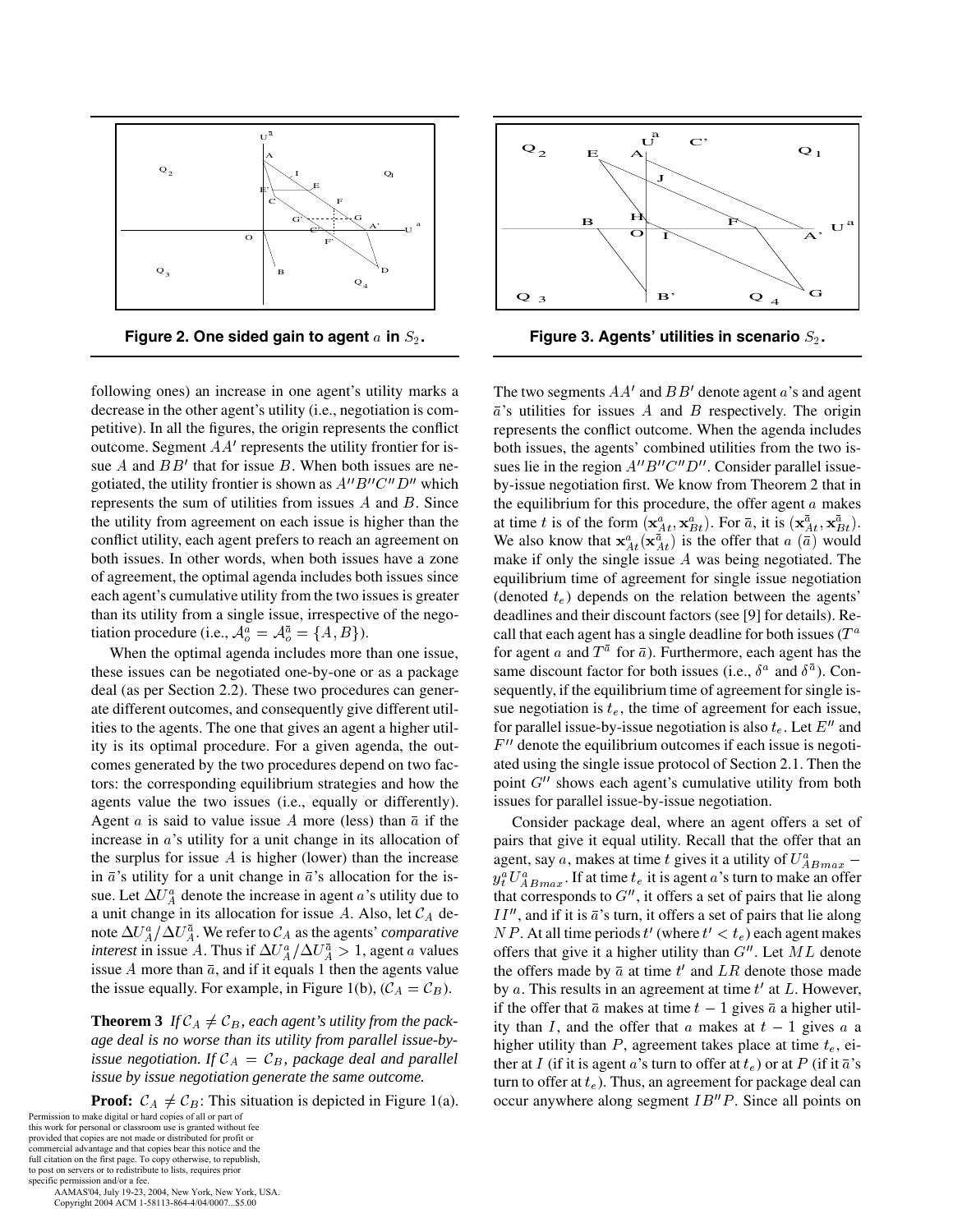$IB''P$  dominate  $G''$  for both agents, the package deal gives each agent a utility that is no worse than its utility for the parallel issue-by-issue procedure. Thus if  $\mathcal{C}_A \neq \mathcal{C}_B$ , package deal gives each agent a utility that is no worse than its utility from issue-by-issue negotiation.

 $\mathcal{C}_A = \mathcal{C}_B$ : The two segments  $AA'$  and  $BB'$  denote a and  $\bar{a}$ 's utilities for issues A and B respectively (see Figure 1(b)). When the agenda includes both issues, the agents' combined utilities from the two issues lie along  $A''B''$ . Since no trade-offs are possible along  $A''B''$ , each agent always offers a single pair. An agreement for package deal therefore takes place at time  $t_e$  and gives each agent a utility that is the sum of its utilities from the equilibrium outcome for single issue negotiation on A and B. Thus if  $\mathcal{C}_A = \mathcal{C}_B$ , each agent gets equal utility from parallel issue-by-issue negotiation and package deal.

#### **3.2.** Scenarios  $S_2$  and  $S_3$

In scenario  $S_2$ , issue A has a zone of agreement but issue  $B$  does not. Thus both agents prefer an agreement on issue  $A$  to no deal. For issue  $B$ , agents can have three possible preferences. First,  $a$  may prefer an agreement on issue B to no deal, while  $\bar{a}$  prefers no deal to an agreement on issue  $B$ . Second,  $\bar{a}$  may prefer an agreement on issue  $B$  to no deal while  $a$  prefers no deal to an agreement. Finally, neither agent may prefer an agreement on issue  $B$  to no deal. An agent's optimal agenda depends on these preferences.

**Theorem 4** *In scenario*  $S_2$ *, there are two possible optimal agendas for the two agents:*

*1.*  $\mathcal{A}^a_o = \{A, B\}$ ,  $\mathcal{A}^{\bar{a}}_o = \{A\}$  or  $(\mathcal{A}^a_o = \{A\}$ ,  $\mathcal{A}^{\bar{a}}_o = a$ 's  $\{A, B\}$ 2.  $\mathcal{A}^a_o = \mathcal{A}^{\bar{a}}_o = \{A\}$ 

**Proof:** Since in scenario  $S_2$  issue B does not have a zone of agreement, the only possible agendas are  $\{A\}$  and  $\{A, B\}$ , one of which is optimal. The outcome for agenda  $\{A, B\}$ can differ from the outcome for agenda  $\{A\}$  in two ways. First, agenda  $\{A, B\}$  can either increase the utility of one of the agents relative to agenda  $\{A\}$  and reduce that of the other (i.e., result in one sided gain to one of them). Second, agenda  $\{A, B\}$  can reduce the zone of agreement for issue  $A$  and result in decreased utility to both agents. We analyze each of these two cases.

1. Figure 2 illustrates the case where agenda  $\{A, B\}$  improves the utility of a single agent.  $AA'$  represents the utility frontier for issue  $A$  and  $OB$  that for issue  $B$ . The origin is the conflict outcome. Here both agents prefer an agreement on issue  $A$  to no agreement, while only  $\alpha$  prefers an agreement on issue  $\beta$  to no agreement. The utility frontier for agenda  $\{A, B\}$ is  $AA'DC$  and the corresponding zone of agreement

Permission to make digital or hard copies of all or part of this work for personal or classroom use is granted without fee provided that copies are not made or distributed for profit or commercial advantage and that copies bear this notice and the full citation on the first page. To copy otherwise, to republish, to post on servers or to redistribute to lists, requires prior specific permission and/or a fee. AAMAS'04, July 19-23, 2004, New York, New York, USA.

Copyright 2004 ACM 1-58113-864-4/04/0007...\$5.00

is  $AA'C'C$ . Consider parallel issue-by-issue negotiation for agenda  $\{A, B\}$ . Let E denote the equilibrium outcome and  $t_e$  the time of agreement for single issue negotiation on  $A$ . Since issue  $B$  does not have a zone of agreement, separate negotiation on it results in conflict.  $E$  therefore represents the combined utility from both issues for the parallel issue-by-issue procedure.

On the other hand, for package deal, the set of offers made by  $\bar{a}$  at time  $t$  ( $t < T^{\bar{a}}$ ) give it a utility of  $U_{ABmax}^{\bar{a}} - U_{ABmax}^{\bar{a}} y_{t}^{\bar{a}}$ . But  $U_{ABmax}^{\bar{a}} = U_{Amax}^{\bar{a}}$  +  $U_{Bmax}^a$  and  $U_{Bmax}^a = 0$ . Thus  $U_{ABmax}^a = U_{Amax}^a$ . This implies that an offer that  $\bar{a}$  makes at time  $t$  for single issue negotiation over  $A$  gives it the same utility as the offer it makes at time  $t$  for package deal. But for  $a$ ,  $U^a_{Amax} > 0$  and  $U^a_{Bmax} > 0$ . An offer that a would make at time  $t$  ( $t < T<sup>a</sup>$ ) for single issue negotiation over A would give it a utility of  $U_{A max}^a - U_{A max}^a y_t^a$ , while the offer it makes at time  $t$  for package deal gives it a utility of  $U^a_{ABmax} - U^a_{ABmax} y^a_t$  . Since  $U^a_{ABmax} >$  $U^a_{A max}$ , an offer that a makes at time t for package deal gives it a utility greater than its utility from its corresponding offer for the single issue  $A$ . Let  $I$  represent the offer made by a and E that made by  $\bar{a}$ , at equilibrium time  $t_e$  for the single issue A. From the above analysis it follows that the offers  $\bar{a}$  makes at  $t_e$  for package deal lie along  $EE'$  and those that  $a$  makes lie to the right of *I*. Let  $FF'$  represent the offers made by a at  $t_e$  for the package deal. Since  $E < F$  for agent a, an agreement does not take place at time  $t_e$  and negotiation proceeds to the next time period. Let  $G'G$  denote the offers made by  $\bar{a}$  at time t' (where  $t' > t_e$ ). Since a's utility at G is greater than its utility at  $FF'$ , a accepts the offer at  $G$ . Thus an agreement takes place at some point along  $FA'$ . Since  $FA'$  dominates E for a, and E dominates  $FA'$  for  $\bar{a}$ , the agents' optimal agendas are  $\mathcal{A}^a_{\alpha} = \{A, B\}$  and  $\mathcal{A}^{\overline{a}}_{\alpha} = \{A\}$ . In general, if the utility frontier of issue  $B$  lies in quadrant  $Q_4$ , a gets one-sided gain from agenda  $\{A, B\}$  relative to agenda  $\{A\}$ . In the same way it can be seen that if the utility frontier for issue  $B$  lies in quadrant  $Q_2$ , agenda  $\{A, B\}$  improves  $\bar{a}$ 's utility and reduces that of a relative to agenda  $\{A\}$ . In this case, the optimal agendas are  $\mathcal{A}_{o}^{\bar{a}} = \{A, B\}$  and  $\mathcal{A}_{o}^{a} = \{A\}.$ 

2. Second, agenda  $\{A, B\}$  can reduce the zone of agreement and decrease the utility of both agents relative to agenda  $\{A\}$  (see Figure 3(a)). Here  $AA'$  and  $BB'$  are the utility frontiers for issues  $A$  and  $B$ . Both parties prefer an agreement on issue  $A$  to no agreement, while neither prefers an agreement on issue  $B$  to no agreement. The utility frontier for agenda  $\{A, B\}$  is  $EFGH$ and  $JFIH$  is the corresponding zone of agreement. Since the points on  $AA'$  dominate those that lie in the region  $JFIH$  for both agents, agenda  $\{A, B\}$  de-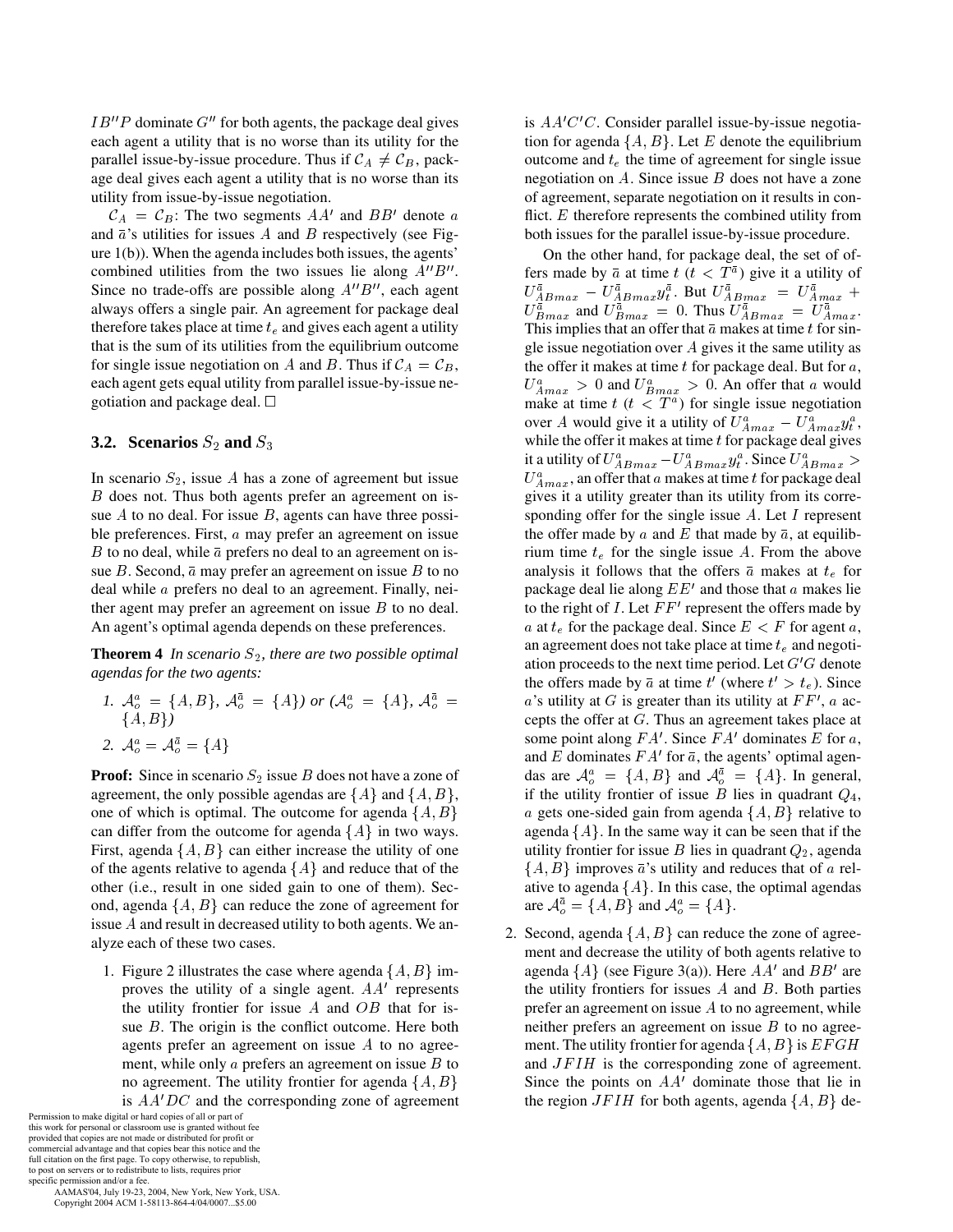



creases the utility of both agents. Thus, if the utility frontier for issue  $B$  lies in quadrant  $Q_3$ , both agents prefer agenda  $\{A\}$  to  $\{A, B\}$ . Thus  $\mathcal{A}^a_o = \mathcal{A}^{\bar{a}}_o = \{A\}$ .

Thus in scenario  $S_2$ , agents may have similar, as well as conflicting, preferences over the optimal agenda. First, the optimal agenda for both agents is  $\{A\}$  if agenda  $\{A, B\}$  either destroys or reduces the zone of agreement giving inferior utility to both agents. Second, agenda  $\{A, B\}$  can improve the utility of one agent and reduce that of the other, giving  $\mathcal{A}^a_o = \{A, B\}$  and  $\mathcal{A}^{\overline{a}}_o = \{A\}.$ 

As for scenario  $S_1$ , the optimal procedure for agenda  $\{A, B\}$  is the package deal if  $\mathcal{C}_A \neq \mathcal{C}_B$ . If  $\mathcal{C}_A = \mathcal{C}_B$ , both procedures generate the same outcome. Scenario  $S_3$  is analogous to scenario  $S_2$ .

## **3.3. Scenario**

In scenario  $S_4$ , neither issue has a zone of agreement and the utility frontier for neither issue lies in quadrant  $Q_1$  (see Figure 4).  $OA$  represents the agents' utilities for issue  $A$  and  $OB$  those for issue  $B$ . The origin represents no deal. Agent  $\alpha$  would not agree to any of the outcomes on  $OA$ , since none of them is better than no deal. Likewise,  $\bar{a}$  would not agree to any of the outcomes on  $OB$ . Since settlement is preferable to no agreement only in quadrant  $Q_1$ , there are no settlement points for either issue. Each of the two issues, if discussed separately, would therefore result in conflict. However, negotiating the issues together is equivalent to taking the sum of utilities. Thus  $A'CB'O$  is the zone of agreement for agenda  $\{A, B\}$ . Including both issues thus creates a zone of agreement and gives each agent a higher utility relative to no deal.

**Theorem 5** *In scenario*  $S_4$ *, the optimal agenda is identical for the two agents and is either*  $A_o^a = A_o^{\bar{a}} = \{A, B\}$  *or* **b** Permission to make digital or hard copies of all or part of

this work for personal or classroom use is granted without fee provided that copies are not made or distributed for profit or commercial advantage and that copies bear this notice and the full citation on the first page. To copy otherwise, to republish, to post on servers or to redistribute to lists, requires prior specific permission and/or a fee.

 AAMAS'04, July 19-23, 2004, New York, New York, USA. Copyright 2004 ACM 1-58113-864-4/04/0007...\$5.00

|         | Condition                | Optimal                                                         | Optimal procedure $(\mathcal{P}_a^a)$                                                                      |
|---------|--------------------------|-----------------------------------------------------------------|------------------------------------------------------------------------------------------------------------|
|         |                          | Agenda $(\mathcal{A}_o^a)$                                      |                                                                                                            |
| $S_1$   | $\times$                 | $\mathcal{A}^a = \{A, B\}$                                      | $\mathcal{P}_{\alpha}^{a} = \mathcal{P}_{\alpha}^{\bar{a}} = PD$ if $\mathcal{C}_{A} \neq \mathcal{C}_{B}$ |
|         |                          | $\mathcal{A}_{\alpha}^{\overline{a}} = \{A, B\}$                | $\mathcal{O}(IBI) = \mathcal{O}(PD)$ if $C_A = C_B$                                                        |
| $S_{2}$ | a prefers agreement      | $A^{\overline{a}} = \{A\}$                                      | $\mathcal{P}_{\scriptscriptstyle{\alpha}}^a = PD$ if $\mathcal{C}_A \neq \mathcal{C}_B$                    |
|         | on issue $B$ to no deal  | $\mathcal{A}^a_{\circ} = \{A, B\}$                              | $\mathcal{O}(IBI) = \mathcal{O}(PD)$ if $C_A = C_B$                                                        |
|         | while $\bar{a}$ does not |                                                                 |                                                                                                            |
|         | neither agent prefers    | $A^a = \{A\}$                                                   | $\times$                                                                                                   |
|         | agreement on issue $B$   | $A^{\overline{a}}_{\circ} = \{A\}$                              |                                                                                                            |
|         | to no deal               |                                                                 |                                                                                                            |
| $S_3$   | a prefers agreement      | $A^a_{\circ} = \{B\}$                                           | $\mathcal{P}_{\scriptscriptstyle{\alpha}}^{\bar{a}} = PD$ if $\mathcal{C}_A \neq \mathcal{C}_B$            |
|         | on issue $A$ to no deal  | $\mathcal{A}_{\scriptscriptstyle{\alpha}}^{\bar{a}} = \{A, B\}$ | $\mathcal{O}(IBI) = \mathcal{O}(PD)$ if $C_A = C_B$                                                        |
|         | while $\bar{a}$ does not |                                                                 |                                                                                                            |
|         | neither agent prefers    | $A^{\overline{a}}_{\circ} = \{B\}$                              | $\times$                                                                                                   |
|         | agreement on issue $A$   | $A^a = \{B\}$                                                   |                                                                                                            |
|         | to no deal               |                                                                 |                                                                                                            |
| $S_4$   | ${A, B}$ creates a       | $\mathcal{A}^a_{\circ} = \{A, B\}$                              | $\mathcal{P}_{\alpha}^{a} = \mathcal{P}_{\alpha}^{\overline{a}} = PD$                                      |
|         | zone of agreement        | $\mathcal{A}_{\alpha}^{\overline{a}} = \{A, B\}$                |                                                                                                            |
|         | otherwise                | $A^a_{\circ} = \phi$                                            | $\times$                                                                                                   |
|         |                          | $\mathcal{A}^{\bar{a}}_o = \phi$                                |                                                                                                            |

**Table 1. Optimal agenda and negotiation pro**cedure for the four scenarios.  $O(PD)$  denotes **the outcome for the package deal and that for the parallel issue-by-issue procedure.**

 $\mathcal{A}^a_o = \mathcal{A}^{\bar{a}}_o = \emptyset.$ 

**Proof:** Out of the four possible agendas, viz.,  $\emptyset$ ,  $\{A\}$ ,  $\{B\}$ , or  $\{A, B\}$ , the two agendas  $\{A\}$  and  $\{B\}$  always result in conflict. However, if the sum of  $\{A\}$  and  $\{B\}$  creates a zone of agreement, both agents get a higher utility from agenda  $\{A, B\}$  relative to the conflict outcome (see Figure 4). The optimal agenda is thus  $\mathcal{A}^a_\rho = \mathcal{A}^{\overline{a}}_\rho = \{A, B\}$ . But if the utility frontiers for issues A and B are  $A''O$  and  $B''O$  respectively, the sum of  ${A}$  and  ${B}$  does not create a zone of agreement. In this case, both agents prefer no deal to possible outcomes for agenda  $\{A, B\}$  and  $\mathcal{A}^a_o = \mathcal{A}^{\bar{a}}_o = \emptyset$ .  $\Box$ 

It is clear that if  $\mathcal{A}^a_{\rho} = \mathcal{A}^{\bar{a}}_{\rho} = \{A, B\}$ , then package deal is the optimal procedure for both agents.

These results are summarised in Tab. 1. As can be seen, the optimal procedure depends on the agents' comparative interests, while the optimal agenda depends on the negotiation scenario. Furthermore, it is possible for agents to have identical preferences over the optimal agenda and procedure in each of the four scenarios.

# **4. Related research**

Existing game-theoretic models for multi-issue negotiation have two main limitations. First, they often analyse the pro